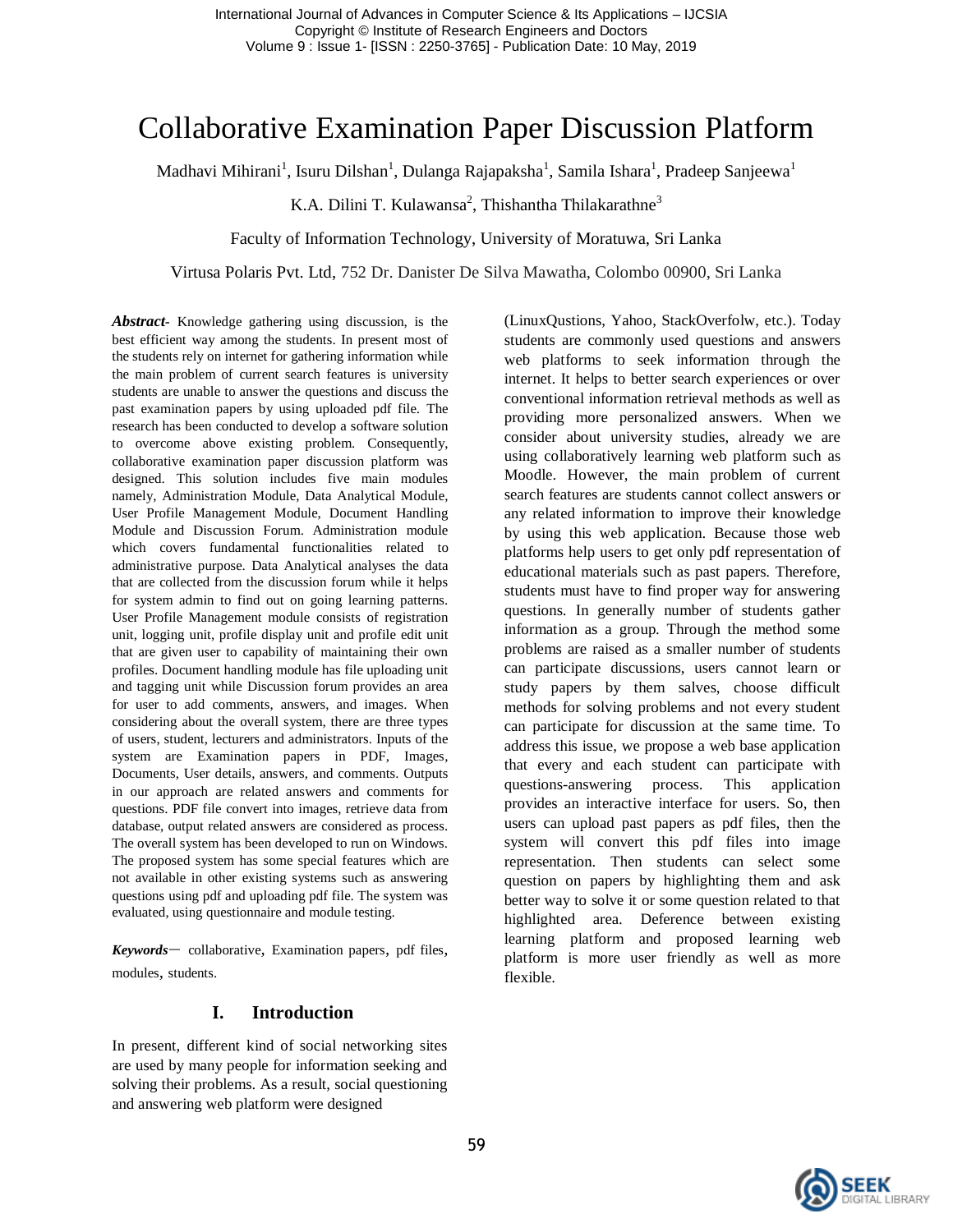Similar Applications Characteristics wo Yaho Stack Quora Answ o! Overfl ers.co 1.Register to the system ✔ ✔ ✔ ✔ ✔ 2. Ask questions  $\|\vee\|\vee\|\vee\|\vee\|\vee\|\vee$ 3.View question's answers ✔ ✔ ✔ ✔ ✔ 4.Rate questions, answers **×** ✔ ✔ **× ×** 5. Tag questions  $\vert x \vert \vee \vert \vee \vert \vee \vert \vee \vert$ 6.Update question and answers ✔ ✔ ✔ ✔ ✔ 7.Maintain user profile ✔ ✔ ✔ ✔ ✔ 8.Users can earn popularity **×** ✔ ✔ **× ×** 9.Answer question using pdf file **× × × × ×** 10.Upload pdf file **× × × × ×**

Systems

### **II. Related work**

In present popular collaborative modes such as Yahoo! Answers, Quora, Stack Overflow, Quora and Answers.com have been extended over the world as quick information seeking methods. Through these applications have focused on usage of quantitative method to analyze the real-world questions and answers as well as academic data. For examples, there are three connection networks in Quora, connecting user and topic through graph, a social graph is used to connect users, and related questions are connected via graph [9].

In Wenwo, questions are directly posted to the site or individuals can post their questions on Weibo [4], Stack Overflow is a question and answer platform for professional and program developers. Community Question Answering (CQA) services contain large archives of previously asked questions and their answers [3] etc. By considering all these things, we recognized the inability of university students to answer their past examination papers by using above mentioned applications. By addressing these

Table 1: Comparison between existing Software problems, we intend to create a collaborative examination paper discussion platform for students who want to do past papers with very correct and exact answer.

# **III. Technology adapted**

For developing an examination paper discussion platform, we have to implement a set of activities such as uploading past papers in pdf manner, converting pdf files into images, selecting a particular area on image, providing comments for mentioned questions, rating answers and maintaining the database. Therefore, we need to use applicable technologies for each activity to accomplish our task. When selecting technologies, we considered about server-side scripting, client-side scripting, program libraries, web application frameworks, usability, cost effectiveness etc. considering all these things we selected following technologies to build our examination paper discussion platform. They are Apache, PHP, My SQL, HTML, CSS, JavaScript, Bootstrap.

# **IV. Modular Approach to the Paper Discussion Platform**

We were able to accomplish our aim & objectives through this module implementation. We developed our system under five main modules. They are Administration Module, Data Analytical Module, User Profile Management Module, Document Handling Module, and Discussion Forum. These modules were integrated for getting output of complete system.

### **A. Administration Module**

Administration Module provide fundamental functionalities regarding to administrative purposes. If there are any unauthorized things happen in the system Administrator directly involve the problem through administration module. There are many other functionalities done by this module. This module has dashboard. By using dashboard can show information about users. Tags of all questions their given comments, answers, ranks can show on the dashboard.

### **B. Data Analytical Module**

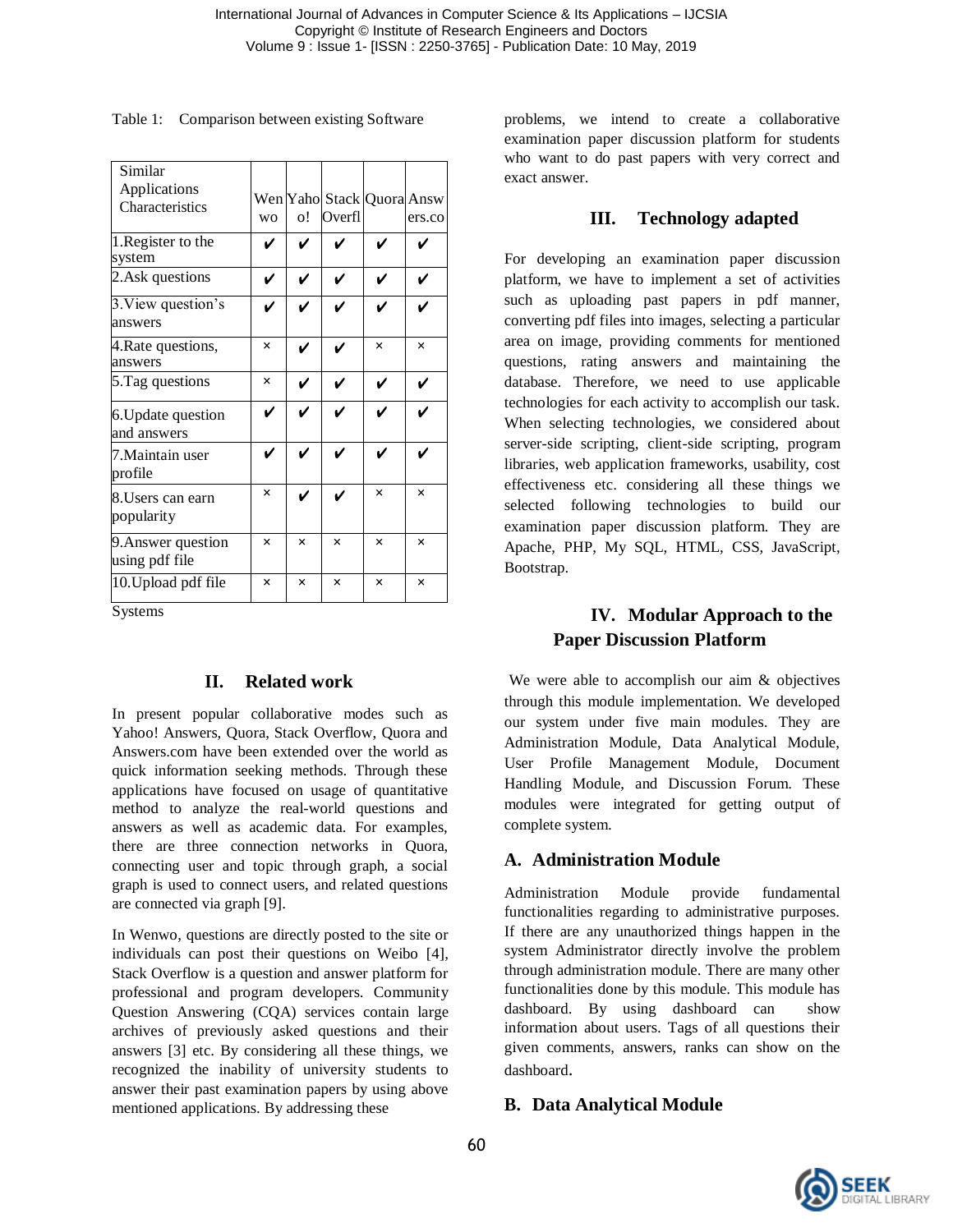This module is regarding making statistics using data that in discussion forum. It helps for find out on going learning patterns of users. In hear we use collected data from data base to analyses current situation of the web site. This Module provide details about how many questions that have been asked, how many answers that have been given to questions, how many questions that haven' t provided answers. And also, it provides how many comments on the system, how many active users currently available, who are the users that frequently use our sites.

# **C. User Profile Management Module**

The user has the capability of maintaining their own profiles in this module. User profile management module has many functional units. Namely Registration unit, Logging unit, Profile Display unit, Profile Edit unit.

#### a. Registration Unit

Student can register to the system and also Lectures can register through the administrator by using this unit. In this unit student detail such as Password, name and email.

b. Logging Unit

To logging to the system user can input email as the user name and password that given in the registration unit. If users not online and first they come to logging to the unit, they can see LOGGING command in the screen.

c. Profile Display Unit

In this unit user can view his profile.

d. Profile Editing Unit

In this unit user can edit his profile.

### **D. Document Handling Module**

This module is used to add pdf files, images, document files, zip file etc. In a pdf file User can select the area that user needs to know on those added material. All the files will be saved in to the server and also details about the files and its name will be store in a MYSQL database.

### a. Files Uploading Unit

When user upload Pdf files, image files etc. those files will be store in inside of APACHE Server folder, and also all the necessary detail about the files will be store MYSQL database.

b. Tagging Unit

In this section pdf file will tag by user on his purpose by specify coordinates. These coordinates also store in database.

#### **E. Discussion Forum**

Discussion forum provides an area for users to add comments, answers, questions, images and codes. As well as discussion forum give a chance for users to reply for others comment.

#### a. Answering Unit

According to ask question detail will be get from MYSQL database and show it on the area and when a user provide an answer that answer will store in MYSQL database. Edit answers also Store in database

#### b. Commenting unit

According to ask question detail will be get from MYSQL database and show it on the area and when a user provide an answer that answer will store in MYSQL database. Edit comments also store in database.

c. Popup unit

When we click some area that is tagged by user will pop up with that document and its answers and comments etc.

### **V.Methodologies**



Figure 1: Top Level Architecture of Proposed System

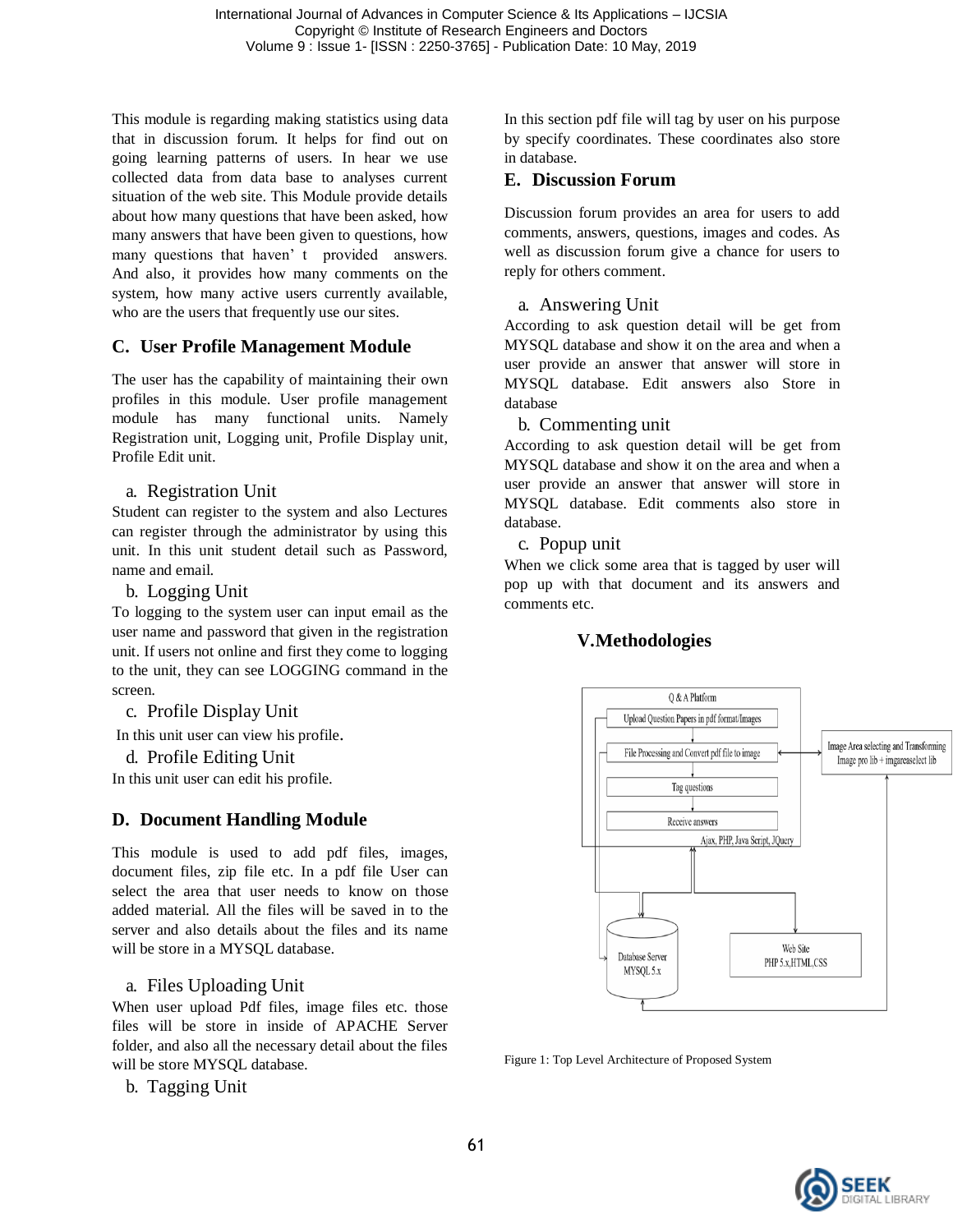# **a. Uploading question papers in pdf format**

Lecturers and students can upload the examination papers into the system as pdf file. And also, users can upload image type documents into system.

# **b. Convert pdf file to image**

After uploading pdf document, system will convert it into image file which user can handle easier.

# **c. Tag questions**

By using image file users are capable of selecting a particular area that includes questions what they need to solve, on image.

# **d. Receive answers**

According to tagged question, system is capable of providing stored answers, which are related to question. Therefore, users can gather rated answers, or they have to wait for suitable answers. In here, other users can provide answers to those questions and rate answers.

### **e. Image processing**

In above process image and pdf files will not be saved in database. They just save in local folder inside of apache saver. All these things including image tagging, answering for tagged questions, commenting is processed associated with image pro library and image select area library.

# **f. Database**

Details about all registered students and lecturers, coordinates of selected locations on image, answers that were provided by users are stored in database.

# **VI. Implementation of our Proposed System**

The proposed system has five different modules and the MYSQL database. Before getting started to develop the system we identified what are the technological interactions between those modules. According to that information gathered we started to develop the system. We used Laravel frame work as our PHP framework for doing implementations of

backend. For the implementations of frontend used Bootstrap, CSS, Java script and HTML. All five modules and database were developed using parallel procedures. In user profile management module, we implemented registration part and logging part. Then actor vice we have implemented profile display unit and profile edit unit. In Discussion forum we developed commenting unit and answering unit using same technology. Using jQuery and JavaScript we developed popup unit which is important to view answers and comments on tagged questions. File upload module implementations was directly connecting with the MYSQL database. If the database integration was started early main part of it was developed parallel to this module. Administration module was developed using Bootstrap, CSS and MYSQL. Data Analytical module was implemented at the latter part of the project, because the necessary data to development of this module directly related with other modules. All five modules and database were integrated correctly while testing of each module step by step. Here we included the flow chart to get on overall idea about our proposed system.

# **VII. Evaluation**

We developed the system with the aim of achieving drawbacks of existing systems. Specially the characteristics such as uploading pdf file and answering questions using pdf file are not available in the existing systems while our developed systems has been included all those characteristics. In here we evaluated our system through the questionnaire which helps to determine the expected functional and non-functional requirements of undergraduate students have been met. Evaluation process was done under seven different aspects which can be used to measure user satisfaction level [30]. We developed a questionnaire for system users such as undergraduate students and lecturers who were registered in system, to measure the satisfaction level of users, regarding examination paper discussion platform as well as to measure the user-friendliness of the application and to measure the usefulness of the application. And also, modular testing was done for evaluating system technically.

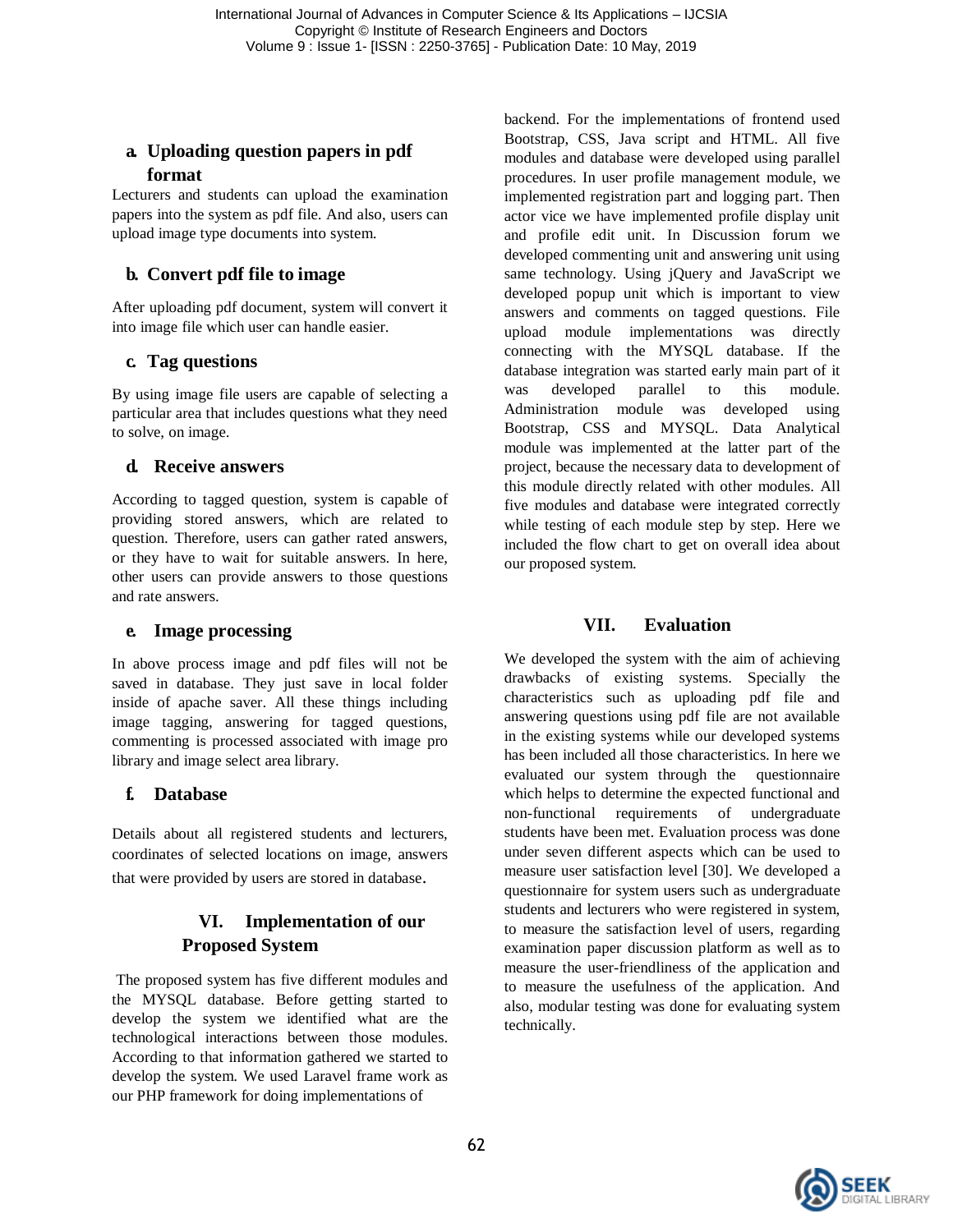|  |  | Table 2: user feedback analysis |  |
|--|--|---------------------------------|--|
|--|--|---------------------------------|--|

|                |                                                              |              |     | Rating                 |                |                  |       |                                  |      |
|----------------|--------------------------------------------------------------|--------------|-----|------------------------|----------------|------------------|-------|----------------------------------|------|
|                |                                                              | Very<br>Good |     | Good Satisfactory Poor |                | Very<br>Poor     |       |                                  |      |
|                | No. Evaluation Aspect                                        | 5            | 4   | 3                      | $\overline{2}$ | 1                | Total | No. of<br>Score responses Rating |      |
| $\mathbf{1}$   | User friendliness of<br>the application                      | 39           | 9   | 1                      | 1              | 0                | 236   | 50                               | 4.72 |
| $\overline{2}$ | Concept of the<br>application                                | 31           | 15  | 3                      | 1              | $\theta$         | 226   | 50                               | 4.52 |
| $\overline{3}$ | Responding speed of<br>the application                       | 25           | 20  | 5                      | 0              | $\theta$         | 220   | 50                               | 4.40 |
| 4              | User interactivity of<br>the system                          | 25           | 16  | 9                      | $\theta$       | $\theta$         | 216   | 50                               | 4.32 |
| 5              | Accuracy level of the<br>results                             | 24           | 20  | 5                      | 0              | $\boldsymbol{0}$ | 215   | 49                               | 4.39 |
| 6              | Business model for the<br>software                           | 29           | 11  | 8                      | 1              | $\theta$         | 215   | 49                               | 4.39 |
| $\overline{7}$ | Usefulness of the<br>application for<br>developing countries | 34           | 15  | 1                      | 0              | $\theta$         | 233   | 50                               | 4.66 |
|                |                                                              | 207          | 106 | 32                     | 3              | 0                | 1561  | 348                              | 4.49 |

Overall average rating of all evaluation aspects is about 4.49 which lies between 4 and 5 where 5 stands for "very good" and 4 stands for "good", addition to that above feedbacks, were saved other comments as well.

.

- $\begin{array}{c} \square \end{array}$ Suggesting to adding some tutorial sessions for this web site.
- Suggesting to follow a method to confirm  $\begin{array}{ccc} \hline \end{array}$ the people registered, are really university 7+students
- $\Box$ Suggesting to develop a method for certifying the accuracy of answers.
- $\Box$ Giving an idea to upload video and audio clips to the system.



Figure 2: graphical user feedback summary

It can be seen from Figure 2 that the average rating for the first evaluation aspect: user friendliness of the application is about 4.7, which lies between 4 and 5, where "4" stands for "Good" and "5" stands for "Very Good". Likewise, the average rating for the second evaluation aspect: concept of the application is about 4.5 it is also lying between 4 and 5. Third evaluation aspect is responding speed of the application, which is about 4.4 average rate. User interactivity of the system is about 4.3 average rate, fifth evaluation aspect: accuracy level of the result and sixth evaluation aspect: business model for the software got 4.4 average rates. Average rating for seventh evaluation aspect is about 4.7 which also lies between 4 and 5.

### **VIII. Limitation of our Proposed Solution**

When consider about our system boundaries, there are few limitations have been identified that we cannot be achieved. As following,

- Inability to access other online users except related university students.
- Users cannot view any questions or answers without log into system.

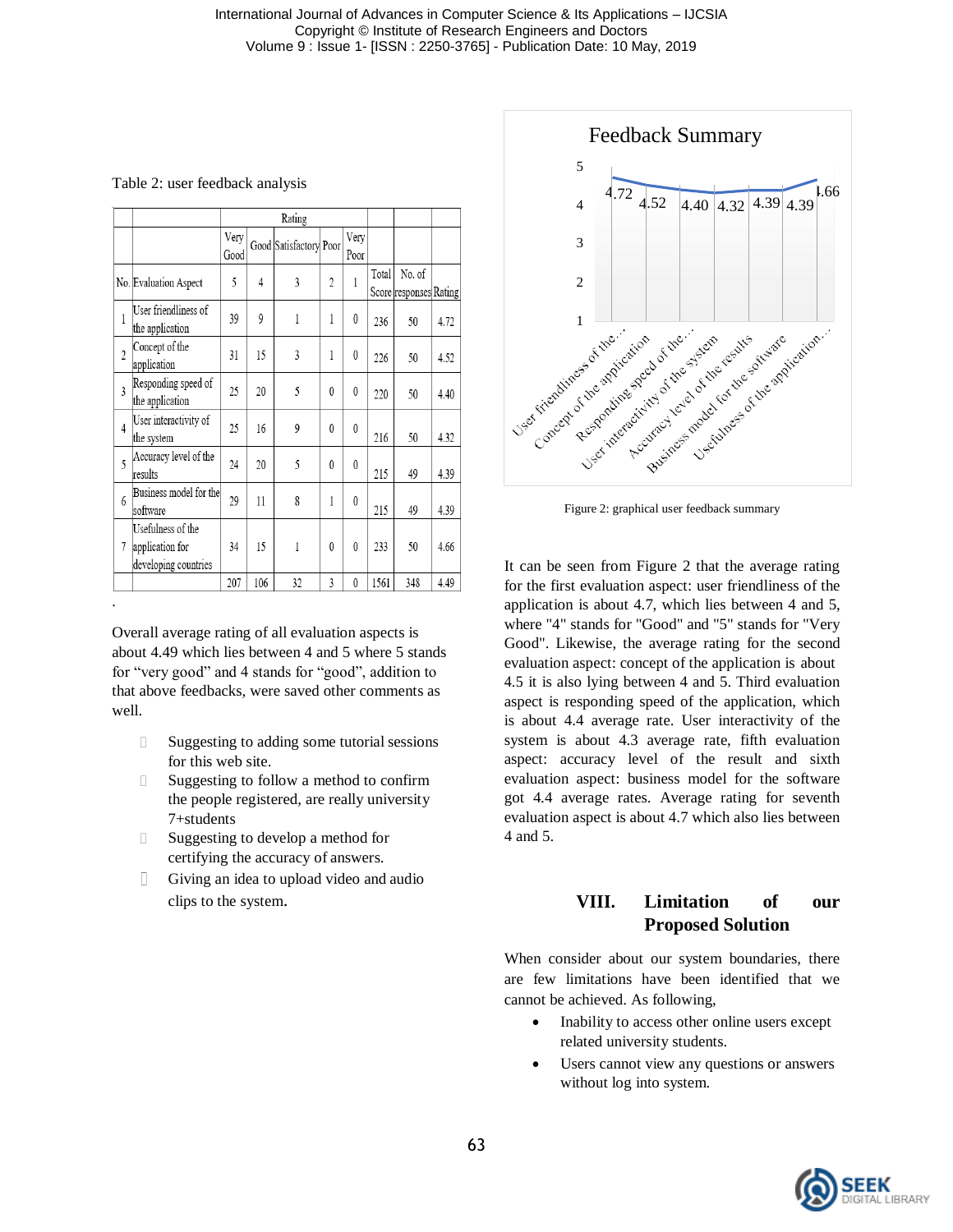#### **IX. Further work**

Our prosed examination paper discussion platform can be further improved by adding feature like, Develop Android app. Because of Our system is web application, by using android technology it can be develop for mobile. By analyzing user feedbacks, we realized that suggestions which were given by users can be further improved such as develop a method for uploading audio and video clips in to the system and more effective method for certifying accuracy of answers.

#### **X. Conclusion**

At present there are so many students involve with online education to achieve their success. Through this paper we are intended to address university students' problem via internet. All these things are discussed through this paper. There are many learning and discussion platforms available in the world. In addition, they have many users that actively participate with them and get knowledge through them. However, there are no such kind of system special for university students to do examination paper discussions. Therefore, we decided to develop a system for university students to collaboratively discuss past papers. So, we developed examination paper discussion platform by using technologies and design methods. System development is done by sequentially, achieving objectives we proposed.Then proposed system was evaluate qualitatively by getting feedbacks from undergraduates students through the questionnaire and module testing was done for evaluating the system technically. There are some limitations we could not be achieved such as Inability to access other online users except related university students and Users cannot view any questions or answers without log into system. Our system mainly based on web application and we explain further developments that we can do.

#### **Acknowledgement**

We would like to express our special thanks of gratitude to Mr. Thishantha Thilakarathne, Virtusa Polaris Pvt. Ltd and Mrs. K.A.Dilini T. Kulawansa who constantly motivating and guiding us.

#### **Reference**

[1] Zhe Liu and Bernard J. Jansen, *Analysis of Question and Answering Behavior in Question Routing Services*, Zhe Liu, College of Information Sciences and Technology, The Pennsylvania State University, University Park, Pennsylvania 16802, Bernard J. Jansen, Social Computing Group, Qatar Computing Research Institute, HBKU, Doha, Qata[r](https://faculty.ist.psu.edu/jjansen/academic/jansen_qanda_wenwo.pdf) [https://faculty.ist.psu.edu/jjansen/academic/jansen\\_qanda\\_wenwo.](https://faculty.ist.psu.edu/jjansen/academic/jansen_qanda_wenwo.pdf) [pdf](https://faculty.ist.psu.edu/jjansen/academic/jansen_qanda_wenwo.pdf)

[2] L Luo, F Wang, MX Zhou, Y Pan, H Chen (2014), *Who have got answers? Growing the pool of answerers in a smart enterprise social QA syste[m](http://dl.acm.org/citation.cfm?id=2557531)* <http://dl.acm.org/citation.cfm?id=2557531>

[3] Zainab Zolaktaf, Fatemeh Riahi, Mahdi Shafiei, Evangelos Milios, 2011. *Modeling Community Question Answering archives*. In Workshop on Computational Social Science and the Wisdom of Crowds, Neural Information Processing Systems, December 17, 2011, Sierra Nevada, Spain[.](https://web.cs.dal.ca/~eem/cvWeb/bib/2011-Zolaktaf-NIPS.bib) <https://web.cs.dal.ca/~eem/cvWeb/bib/2011-Zolaktaf-NIPS.bib> <https://web.cs.dal.ca/~eem/cvWeb/pubs/2011-Zolaktaf-NIPS.pdf>

[4] Zhe Liu and Bernard J. Jansen, *Analysis of Question and Answering Behavior in Question Routing Services*, Zhe Liu, College of Information Sciences and Technology, The Pennsylvania State University, University Park, Pennsylvania 16802, Bernard J. Jansen, Social Computing Group, Qatar Computing Research Institute, HBKU, Doha, Qata[r](https://faculty.ist.psu.edu/jjansen/academic/jansen_qanda_wenwo.pdf) [https://faculty.ist.psu.edu/jjansen/academic/jansen\\_qanda\\_wenwo.](https://faculty.ist.psu.edu/jjansen/academic/jansen_qanda_wenwo.pdf) [pdf](https://faculty.ist.psu.edu/jjansen/academic/jansen_qanda_wenwo.pdf)

[5] L Luo, F Wang, MX Zhou, Y Pan, H Chen (2014), *Who have got answers? Growing the pool of answerers in a smart enterprise social QA syste[m](http://dl.acm.org/citation.cfm?id=2557531)*

<http://dl.acm.org/citation.cfm?id=2557531>

[6] Zainab Zolaktaf, Fatemeh Riahi, Mahdi Shafiei, Evangelos Milios, 2011. *Modeling Community Question Answering archives*. In Workshop on Computational Social Science and the Wisdom of Crowds, Neural Information Processing Systems, December 17, 2011, Sierra Nevada, Spain[.](https://web.cs.dal.ca/~eem/cvWeb/bib/2011-Zolaktaf-NIPS.bib) <https://web.cs.dal.ca/~eem/cvWeb/bib/2011-Zolaktaf-NIPS.bib> <https://web.cs.dal.ca/~eem/cvWeb/pubs/2011-Zolaktaf-NIPS.pdf> [7] Zolt ´an Gy¨ongyi, Stanford University, Georgia Koutrika, Stanford University, Jan Pedersen, Yahoo! Inc., CA 94089, USA, Hector GarciaMolina, Stanford University *Questioning Yahoo! Answer[s](http://ilpubs.stanford.edu/819/1/2007-35.pdf)* <http://ilpubs.stanford.edu/819/1/2007-35.pdf>

[8] <https://stackoverflow.com/tour>

[9] <https://en.wikipedia.org/wiki/Quora>

[1[0\]https://en.wikipedia.org/wiki/Answers.com](https://en.wikipedia.org/wiki/Answers.com)<br>[11] Zhe Liu and Bernard J. Jansen. Ana

*[11]* Zhe Liu and Bernard J. Jansen, *Analysis of Question and Answering Behavior in Question Routing Services*, Zhe Liu, College of Information Sciences and Technology, The Pennsylvania State University, University Park, Pennsylvania 16802, Bernard J. Jansen, Social Computing Group, Qatar Computing Research Institute, HBKU, Doha, Qatar [https://faculty.ist.psu.edu/jjansen/academic/jansen\\_qanda\\_wenwo.](https://faculty.ist.psu.edu/jjansen/academic/jansen_qanda_wenwo.pdf) [pdf](https://faculty.ist.psu.edu/jjansen/academic/jansen_qanda_wenwo.pdf)

[12] L Luo, F Wang, MX Zhou, Y Pan, H Chen (2014), *Who have got answers? Growing the pool of answerers in a smart enterprise social QA syste[m](http://dl.acm.org/citation.cfm?id=2557531)*

<http://dl.acm.org/citation.cfm?id=2557531>

[13] Zainab Zolaktaf, Fatemeh Riahi, Mahdi Shafiei, Evangelos Milios, 2011. *Modeling Community Question Answering archives*. In Workshop on Computational Social Science and the Wisdom of Crowds, Neural Information Processing Systems, December 17, 2011, Sierra Nevada, Spain[.](https://web.cs.dal.ca/~eem/cvWeb/bib/2011-Zolaktaf-NIPS.bib) <https://web.cs.dal.ca/~eem/cvWeb/bib/2011-Zolaktaf-NIPS.bib> <https://web.cs.dal.ca/~eem/cvWeb/pubs/2011-Zolaktaf-NIPS.pdf>

[14] Zolt ´an Gy¨ongyi, Stanford University, Georgia Koutrika, Stanford University, Jan Pedersen, Yahoo! Inc., CA